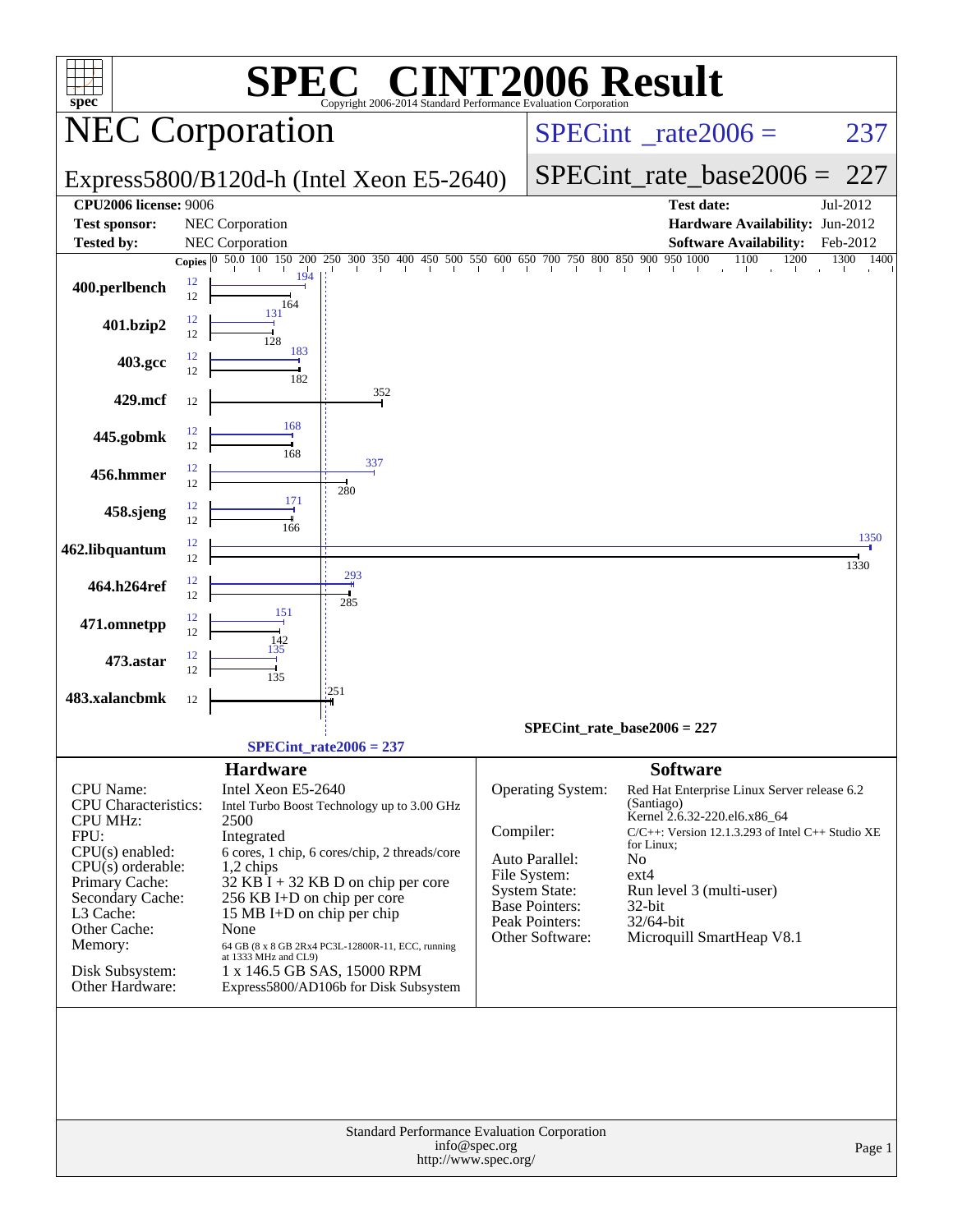

## NEC Corporation

#### SPECint rate $2006 = 237$

Express5800/B120d-h (Intel Xeon E5-2640)

[SPECint\\_rate\\_base2006 =](http://www.spec.org/auto/cpu2006/Docs/result-fields.html#SPECintratebase2006) 227

#### **[CPU2006 license:](http://www.spec.org/auto/cpu2006/Docs/result-fields.html#CPU2006license)** 9006 **[Test date:](http://www.spec.org/auto/cpu2006/Docs/result-fields.html#Testdate)** Jul-2012

**[Test sponsor:](http://www.spec.org/auto/cpu2006/Docs/result-fields.html#Testsponsor)** NEC Corporation **[Hardware Availability:](http://www.spec.org/auto/cpu2006/Docs/result-fields.html#HardwareAvailability)** Jun-2012 **[Tested by:](http://www.spec.org/auto/cpu2006/Docs/result-fields.html#Testedby)** NEC Corporation **[Software Availability:](http://www.spec.org/auto/cpu2006/Docs/result-fields.html#SoftwareAvailability)** Feb-2012

#### **[Results Table](http://www.spec.org/auto/cpu2006/Docs/result-fields.html#ResultsTable)**

|                                                                                                          | <b>Base</b>   |                |       |                |            |                |                  | <b>Peak</b>   |                |              |                |              |                |              |
|----------------------------------------------------------------------------------------------------------|---------------|----------------|-------|----------------|------------|----------------|------------------|---------------|----------------|--------------|----------------|--------------|----------------|--------------|
| <b>Benchmark</b>                                                                                         | <b>Copies</b> | <b>Seconds</b> | Ratio | <b>Seconds</b> | Ratio      | <b>Seconds</b> | Ratio            | <b>Copies</b> | <b>Seconds</b> | <b>Ratio</b> | <b>Seconds</b> | <b>Ratio</b> | <b>Seconds</b> | <b>Ratio</b> |
| 400.perlbench                                                                                            | 12            | 716            | 164   | 717            | 164        | 717            | 164I             | 12            | 602            | 195          | 603            | 194          | 606            | 194          |
| 401.bzip2                                                                                                | 12            | 905            | 128   | 914            | 127        | 906            | <u>128</u>       | 12            | 884            | 131          | 885            | <u>131</u>   | 885            | 131          |
| $403.\mathrm{gcc}$                                                                                       | 12            | 530            | 182   | 525            | 184        | 534            | 181              | 12            | 533            | 181          | 529            | 183          | 529            | 183          |
| $429$ .mcf                                                                                               | 12            | 311            | 352   | 310            | 353        | 311            | 352              | 12            | 311            | 352          | 310            | 353          | 311            | 352          |
| $445$ .gobmk                                                                                             | 12            | 746            | 169   | 750            | 168        | 762            | 165              | 12            | 751            | 168          | 748            | 168          | 748            | <b>168</b>   |
| 456.hmmer                                                                                                | 12            | 400            | 280   | 400            | 280        | 401            | 279 <sub>1</sub> | 12            | 333            | 337          | 333            | 336          | 333            | 337          |
| $458$ .sjeng                                                                                             | 12            | 860            | 169   | 875            | <b>166</b> | 879            | 165              | 12            | 852            | 170          | 849            | 171          | 844            | 172          |
| 462.libquantum                                                                                           | 12            | 187            | 1330  | 187            | 1330       | 187            | 1330             | 12            | 183            | 1360         | 184            | 1350         | 184            | 1350         |
| 464.h264ref                                                                                              | 12            | 937            | 283   | 933            | 285        | 923            | 288              | 12            | 920            | 289          | 906            | <u>293</u>   | 902            | 294          |
| 471.omnetpp                                                                                              | 12            | 528            | 142   | 530            | 142        | 528            | <b>142</b>       | 12            | 497            | 151          | 497            | 151          | 498            | 151          |
| $473$ . astar                                                                                            | 12            | 622            | 135   | 625            | <b>135</b> | 627            | 134              | 12            | 626            | 134          | 623            | 135          | 623            | 135          |
| 483.xalancbmk                                                                                            | 12            | 330            | 251   | 335            | 247        | 330            | 251              | 12            | 330            | 251          | 335            | 247          | 330            | 251          |
| Results appear in the order in which they were run. Bold underlined text indicates a median measurement. |               |                |       |                |            |                |                  |               |                |              |                |              |                |              |

#### **[Submit Notes](http://www.spec.org/auto/cpu2006/Docs/result-fields.html#SubmitNotes)**

 The numactl mechanism was used to bind copies to processors. The config file option 'submit' was used to generate numactl commands to bind each copy to a specific processor. For details, please see the config file.

#### **[Operating System Notes](http://www.spec.org/auto/cpu2006/Docs/result-fields.html#OperatingSystemNotes)**

Stack size set to unlimited using "ulimit -s unlimited"

#### **[Platform Notes](http://www.spec.org/auto/cpu2006/Docs/result-fields.html#PlatformNotes)**

 BIOS Settings: Energy Performance: Performance

#### **[General Notes](http://www.spec.org/auto/cpu2006/Docs/result-fields.html#GeneralNotes)**

Environment variables set by runspec before the start of the run: LD\_LIBRARY\_PATH = "/home/cpu2006/libs/32:/home/cpu2006/libs/64"

 Added glibc-static-2.12-1.47.el6.x86\_64.rpm to enable static linking

 Transparent Huge Pages enabled with: echo always > /sys/kernel/mm/redhat\_transparent\_hugepage/enabled Filesystem page cache cleared with: echo 1> /proc/sys/vm/drop\_caches runspec command invoked through numactl i.e.:

Continued on next page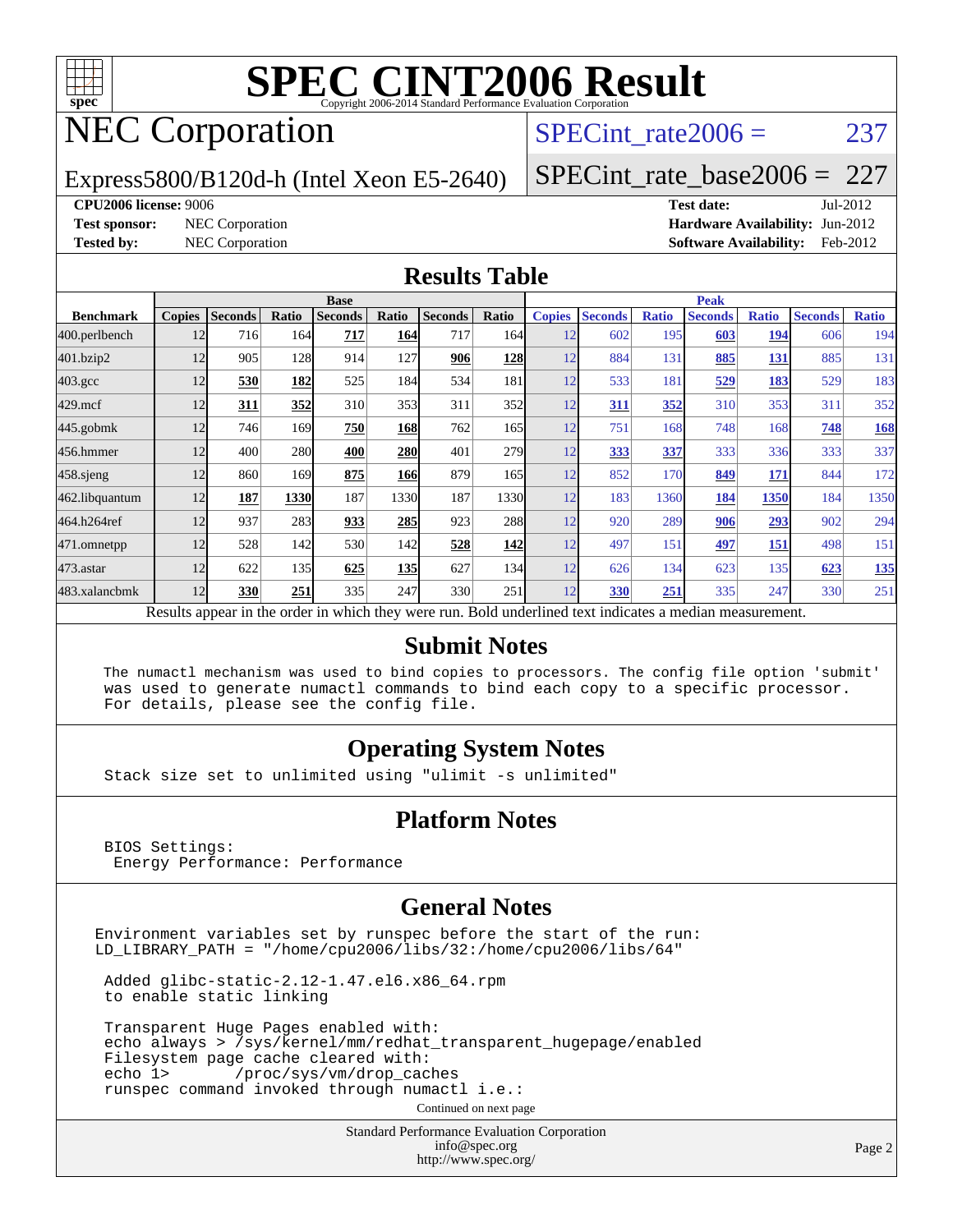

## NEC Corporation

SPECint rate $2006 = 237$ 

Express5800/B120d-h (Intel Xeon E5-2640)

**[CPU2006 license:](http://www.spec.org/auto/cpu2006/Docs/result-fields.html#CPU2006license)** 9006 **[Test date:](http://www.spec.org/auto/cpu2006/Docs/result-fields.html#Testdate)** Jul-2012

[SPECint\\_rate\\_base2006 =](http://www.spec.org/auto/cpu2006/Docs/result-fields.html#SPECintratebase2006) 227

**[Test sponsor:](http://www.spec.org/auto/cpu2006/Docs/result-fields.html#Testsponsor)** NEC Corporation **NEC Corporation [Hardware Availability:](http://www.spec.org/auto/cpu2006/Docs/result-fields.html#HardwareAvailability)** Jun-2012 **[Tested by:](http://www.spec.org/auto/cpu2006/Docs/result-fields.html#Testedby)** NEC Corporation **[Software Availability:](http://www.spec.org/auto/cpu2006/Docs/result-fields.html#SoftwareAvailability)** Feb-2012

#### **[General Notes \(Continued\)](http://www.spec.org/auto/cpu2006/Docs/result-fields.html#GeneralNotes)**

numactl --interleave=all runspec <etc>

## **[Base Compiler Invocation](http://www.spec.org/auto/cpu2006/Docs/result-fields.html#BaseCompilerInvocation)**

[C benchmarks](http://www.spec.org/auto/cpu2006/Docs/result-fields.html#Cbenchmarks): [icc -m32](http://www.spec.org/cpu2006/results/res2012q3/cpu2006-20120802-24028.flags.html#user_CCbase_intel_icc_5ff4a39e364c98233615fdd38438c6f2)

[C++ benchmarks:](http://www.spec.org/auto/cpu2006/Docs/result-fields.html#CXXbenchmarks) [icpc -m32](http://www.spec.org/cpu2006/results/res2012q3/cpu2006-20120802-24028.flags.html#user_CXXbase_intel_icpc_4e5a5ef1a53fd332b3c49e69c3330699)

**[Base Portability Flags](http://www.spec.org/auto/cpu2006/Docs/result-fields.html#BasePortabilityFlags)**

 400.perlbench: [-DSPEC\\_CPU\\_LINUX\\_IA32](http://www.spec.org/cpu2006/results/res2012q3/cpu2006-20120802-24028.flags.html#b400.perlbench_baseCPORTABILITY_DSPEC_CPU_LINUX_IA32) 462.libquantum: [-DSPEC\\_CPU\\_LINUX](http://www.spec.org/cpu2006/results/res2012q3/cpu2006-20120802-24028.flags.html#b462.libquantum_baseCPORTABILITY_DSPEC_CPU_LINUX) 483.xalancbmk: [-DSPEC\\_CPU\\_LINUX](http://www.spec.org/cpu2006/results/res2012q3/cpu2006-20120802-24028.flags.html#b483.xalancbmk_baseCXXPORTABILITY_DSPEC_CPU_LINUX)

## **[Base Optimization Flags](http://www.spec.org/auto/cpu2006/Docs/result-fields.html#BaseOptimizationFlags)**

[C benchmarks](http://www.spec.org/auto/cpu2006/Docs/result-fields.html#Cbenchmarks):

[-xSSE4.2](http://www.spec.org/cpu2006/results/res2012q3/cpu2006-20120802-24028.flags.html#user_CCbase_f-xSSE42_f91528193cf0b216347adb8b939d4107) [-ipo](http://www.spec.org/cpu2006/results/res2012q3/cpu2006-20120802-24028.flags.html#user_CCbase_f-ipo) [-O3](http://www.spec.org/cpu2006/results/res2012q3/cpu2006-20120802-24028.flags.html#user_CCbase_f-O3) [-no-prec-div](http://www.spec.org/cpu2006/results/res2012q3/cpu2006-20120802-24028.flags.html#user_CCbase_f-no-prec-div) [-opt-prefetch](http://www.spec.org/cpu2006/results/res2012q3/cpu2006-20120802-24028.flags.html#user_CCbase_f-opt-prefetch) [-opt-mem-layout-trans=3](http://www.spec.org/cpu2006/results/res2012q3/cpu2006-20120802-24028.flags.html#user_CCbase_f-opt-mem-layout-trans_a7b82ad4bd7abf52556d4961a2ae94d5)

[C++ benchmarks:](http://www.spec.org/auto/cpu2006/Docs/result-fields.html#CXXbenchmarks)

[-xSSE4.2](http://www.spec.org/cpu2006/results/res2012q3/cpu2006-20120802-24028.flags.html#user_CXXbase_f-xSSE42_f91528193cf0b216347adb8b939d4107) [-ipo](http://www.spec.org/cpu2006/results/res2012q3/cpu2006-20120802-24028.flags.html#user_CXXbase_f-ipo) [-O3](http://www.spec.org/cpu2006/results/res2012q3/cpu2006-20120802-24028.flags.html#user_CXXbase_f-O3) [-no-prec-div](http://www.spec.org/cpu2006/results/res2012q3/cpu2006-20120802-24028.flags.html#user_CXXbase_f-no-prec-div) [-opt-prefetch](http://www.spec.org/cpu2006/results/res2012q3/cpu2006-20120802-24028.flags.html#user_CXXbase_f-opt-prefetch) [-opt-mem-layout-trans=3](http://www.spec.org/cpu2006/results/res2012q3/cpu2006-20120802-24028.flags.html#user_CXXbase_f-opt-mem-layout-trans_a7b82ad4bd7abf52556d4961a2ae94d5) [-Wl,-z,muldefs](http://www.spec.org/cpu2006/results/res2012q3/cpu2006-20120802-24028.flags.html#user_CXXbase_link_force_multiple1_74079c344b956b9658436fd1b6dd3a8a) [-L/opt/SmartHeap\\_8.1/lib -lsmartheap](http://www.spec.org/cpu2006/results/res2012q3/cpu2006-20120802-24028.flags.html#user_CXXbase_SmartHeap_d5ba4dfc9de25d3c657c7de7476e66c5)

## **[Base Other Flags](http://www.spec.org/auto/cpu2006/Docs/result-fields.html#BaseOtherFlags)**

[C benchmarks](http://www.spec.org/auto/cpu2006/Docs/result-fields.html#Cbenchmarks):

403.gcc: [-Dalloca=\\_alloca](http://www.spec.org/cpu2006/results/res2012q3/cpu2006-20120802-24028.flags.html#b403.gcc_baseEXTRA_CFLAGS_Dalloca_be3056838c12de2578596ca5467af7f3)

#### **[Peak Compiler Invocation](http://www.spec.org/auto/cpu2006/Docs/result-fields.html#PeakCompilerInvocation)**

[C benchmarks \(except as noted below\)](http://www.spec.org/auto/cpu2006/Docs/result-fields.html#Cbenchmarksexceptasnotedbelow):

[icc -m32](http://www.spec.org/cpu2006/results/res2012q3/cpu2006-20120802-24028.flags.html#user_CCpeak_intel_icc_5ff4a39e364c98233615fdd38438c6f2)

400.perlbench: [icc -m64](http://www.spec.org/cpu2006/results/res2012q3/cpu2006-20120802-24028.flags.html#user_peakCCLD400_perlbench_intel_icc_64bit_bda6cc9af1fdbb0edc3795bac97ada53)

401.bzip2: [icc -m64](http://www.spec.org/cpu2006/results/res2012q3/cpu2006-20120802-24028.flags.html#user_peakCCLD401_bzip2_intel_icc_64bit_bda6cc9af1fdbb0edc3795bac97ada53)

456.hmmer: [icc -m64](http://www.spec.org/cpu2006/results/res2012q3/cpu2006-20120802-24028.flags.html#user_peakCCLD456_hmmer_intel_icc_64bit_bda6cc9af1fdbb0edc3795bac97ada53)

Continued on next page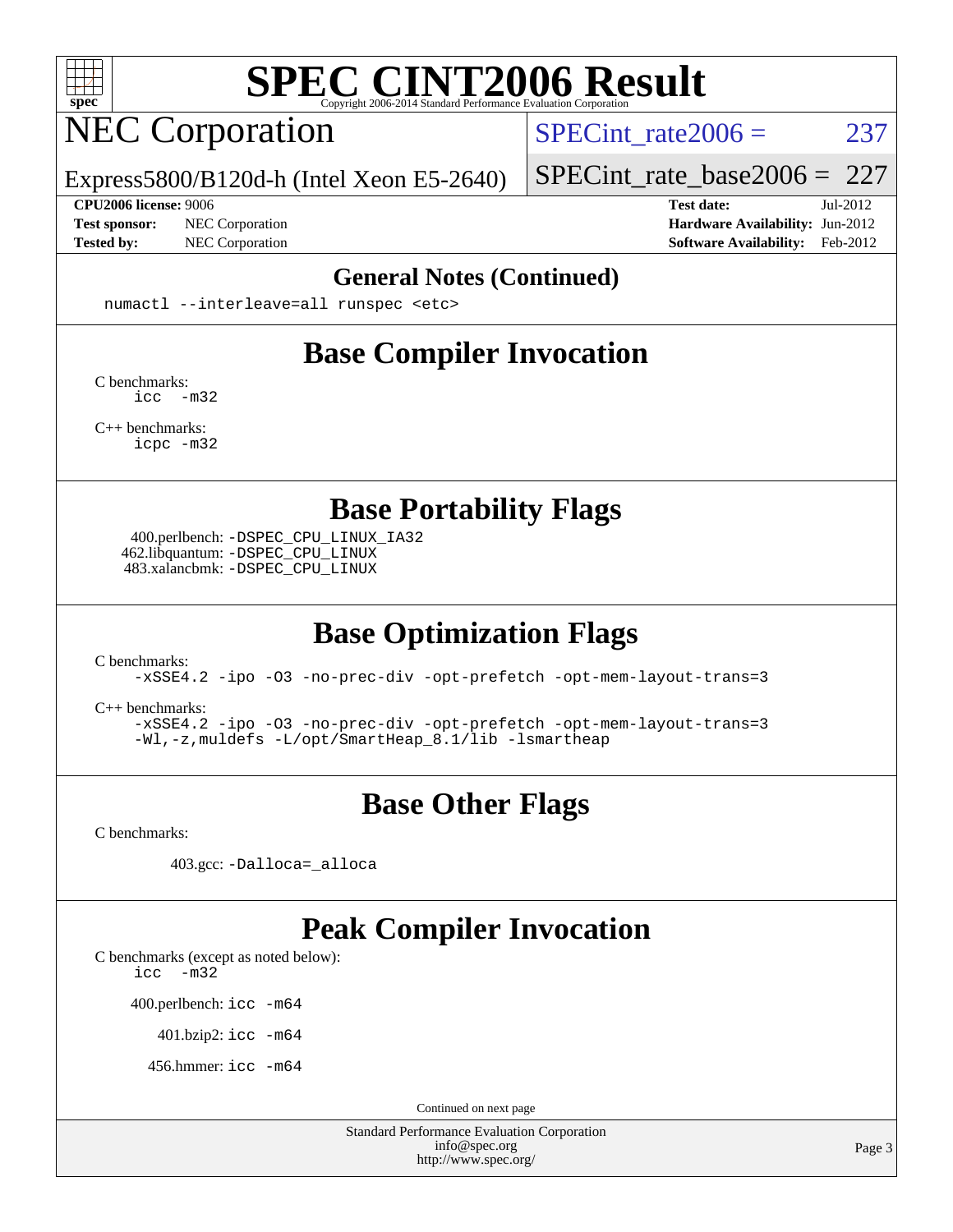

## NEC Corporation

SPECint rate $2006 = 237$ 

Express5800/B120d-h (Intel Xeon E5-2640)

[SPECint\\_rate\\_base2006 =](http://www.spec.org/auto/cpu2006/Docs/result-fields.html#SPECintratebase2006) 227

**[CPU2006 license:](http://www.spec.org/auto/cpu2006/Docs/result-fields.html#CPU2006license)** 9006 **[Test date:](http://www.spec.org/auto/cpu2006/Docs/result-fields.html#Testdate)** Jul-2012 **[Test sponsor:](http://www.spec.org/auto/cpu2006/Docs/result-fields.html#Testsponsor)** NEC Corporation **NEC Corporation [Hardware Availability:](http://www.spec.org/auto/cpu2006/Docs/result-fields.html#HardwareAvailability)** Jun-2012 **[Tested by:](http://www.spec.org/auto/cpu2006/Docs/result-fields.html#Testedby)** NEC Corporation **[Software Availability:](http://www.spec.org/auto/cpu2006/Docs/result-fields.html#SoftwareAvailability)** Feb-2012

## **[Peak Compiler Invocation \(Continued\)](http://www.spec.org/auto/cpu2006/Docs/result-fields.html#PeakCompilerInvocation)**

458.sjeng: [icc -m64](http://www.spec.org/cpu2006/results/res2012q3/cpu2006-20120802-24028.flags.html#user_peakCCLD458_sjeng_intel_icc_64bit_bda6cc9af1fdbb0edc3795bac97ada53)

[C++ benchmarks:](http://www.spec.org/auto/cpu2006/Docs/result-fields.html#CXXbenchmarks) [icpc -m32](http://www.spec.org/cpu2006/results/res2012q3/cpu2006-20120802-24028.flags.html#user_CXXpeak_intel_icpc_4e5a5ef1a53fd332b3c49e69c3330699)

**[Peak Portability Flags](http://www.spec.org/auto/cpu2006/Docs/result-fields.html#PeakPortabilityFlags)**

 400.perlbench: [-DSPEC\\_CPU\\_LP64](http://www.spec.org/cpu2006/results/res2012q3/cpu2006-20120802-24028.flags.html#b400.perlbench_peakCPORTABILITY_DSPEC_CPU_LP64) [-DSPEC\\_CPU\\_LINUX\\_X64](http://www.spec.org/cpu2006/results/res2012q3/cpu2006-20120802-24028.flags.html#b400.perlbench_peakCPORTABILITY_DSPEC_CPU_LINUX_X64) 401.bzip2: [-DSPEC\\_CPU\\_LP64](http://www.spec.org/cpu2006/results/res2012q3/cpu2006-20120802-24028.flags.html#suite_peakCPORTABILITY401_bzip2_DSPEC_CPU_LP64) 456.hmmer: [-DSPEC\\_CPU\\_LP64](http://www.spec.org/cpu2006/results/res2012q3/cpu2006-20120802-24028.flags.html#suite_peakCPORTABILITY456_hmmer_DSPEC_CPU_LP64) 458.sjeng: [-DSPEC\\_CPU\\_LP64](http://www.spec.org/cpu2006/results/res2012q3/cpu2006-20120802-24028.flags.html#suite_peakCPORTABILITY458_sjeng_DSPEC_CPU_LP64) 462.libquantum: [-DSPEC\\_CPU\\_LINUX](http://www.spec.org/cpu2006/results/res2012q3/cpu2006-20120802-24028.flags.html#b462.libquantum_peakCPORTABILITY_DSPEC_CPU_LINUX) 483.xalancbmk: [-DSPEC\\_CPU\\_LINUX](http://www.spec.org/cpu2006/results/res2012q3/cpu2006-20120802-24028.flags.html#b483.xalancbmk_peakCXXPORTABILITY_DSPEC_CPU_LINUX)

### **[Peak Optimization Flags](http://www.spec.org/auto/cpu2006/Docs/result-fields.html#PeakOptimizationFlags)**

[C benchmarks](http://www.spec.org/auto/cpu2006/Docs/result-fields.html#Cbenchmarks):

 400.perlbench: [-xSSE4.2](http://www.spec.org/cpu2006/results/res2012q3/cpu2006-20120802-24028.flags.html#user_peakPASS2_CFLAGSPASS2_LDCFLAGS400_perlbench_f-xSSE42_f91528193cf0b216347adb8b939d4107)(pass 2) [-prof-gen](http://www.spec.org/cpu2006/results/res2012q3/cpu2006-20120802-24028.flags.html#user_peakPASS1_CFLAGSPASS1_LDCFLAGS400_perlbench_prof_gen_e43856698f6ca7b7e442dfd80e94a8fc)(pass 1) [-ipo](http://www.spec.org/cpu2006/results/res2012q3/cpu2006-20120802-24028.flags.html#user_peakPASS2_CFLAGSPASS2_LDCFLAGS400_perlbench_f-ipo)(pass 2) [-O3](http://www.spec.org/cpu2006/results/res2012q3/cpu2006-20120802-24028.flags.html#user_peakPASS2_CFLAGSPASS2_LDCFLAGS400_perlbench_f-O3)(pass 2) [-no-prec-div](http://www.spec.org/cpu2006/results/res2012q3/cpu2006-20120802-24028.flags.html#user_peakPASS2_CFLAGSPASS2_LDCFLAGS400_perlbench_f-no-prec-div)(pass 2) [-prof-use](http://www.spec.org/cpu2006/results/res2012q3/cpu2006-20120802-24028.flags.html#user_peakPASS2_CFLAGSPASS2_LDCFLAGS400_perlbench_prof_use_bccf7792157ff70d64e32fe3e1250b55)(pass 2) [-auto-ilp32](http://www.spec.org/cpu2006/results/res2012q3/cpu2006-20120802-24028.flags.html#user_peakCOPTIMIZE400_perlbench_f-auto-ilp32) 401.bzip2: [-xSSE4.2](http://www.spec.org/cpu2006/results/res2012q3/cpu2006-20120802-24028.flags.html#user_peakPASS2_CFLAGSPASS2_LDCFLAGS401_bzip2_f-xSSE42_f91528193cf0b216347adb8b939d4107)(pass 2) [-prof-gen](http://www.spec.org/cpu2006/results/res2012q3/cpu2006-20120802-24028.flags.html#user_peakPASS1_CFLAGSPASS1_LDCFLAGS401_bzip2_prof_gen_e43856698f6ca7b7e442dfd80e94a8fc)(pass 1) [-ipo](http://www.spec.org/cpu2006/results/res2012q3/cpu2006-20120802-24028.flags.html#user_peakPASS2_CFLAGSPASS2_LDCFLAGS401_bzip2_f-ipo)(pass 2) [-O3](http://www.spec.org/cpu2006/results/res2012q3/cpu2006-20120802-24028.flags.html#user_peakPASS2_CFLAGSPASS2_LDCFLAGS401_bzip2_f-O3)(pass 2) [-no-prec-div](http://www.spec.org/cpu2006/results/res2012q3/cpu2006-20120802-24028.flags.html#user_peakPASS2_CFLAGSPASS2_LDCFLAGS401_bzip2_f-no-prec-div)(pass 2) [-prof-use](http://www.spec.org/cpu2006/results/res2012q3/cpu2006-20120802-24028.flags.html#user_peakPASS2_CFLAGSPASS2_LDCFLAGS401_bzip2_prof_use_bccf7792157ff70d64e32fe3e1250b55)(pass 2) [-opt-prefetch](http://www.spec.org/cpu2006/results/res2012q3/cpu2006-20120802-24028.flags.html#user_peakCOPTIMIZE401_bzip2_f-opt-prefetch) [-auto-ilp32](http://www.spec.org/cpu2006/results/res2012q3/cpu2006-20120802-24028.flags.html#user_peakCOPTIMIZE401_bzip2_f-auto-ilp32) [-ansi-alias](http://www.spec.org/cpu2006/results/res2012q3/cpu2006-20120802-24028.flags.html#user_peakCOPTIMIZE401_bzip2_f-ansi-alias) 403.gcc: [-xSSE4.2](http://www.spec.org/cpu2006/results/res2012q3/cpu2006-20120802-24028.flags.html#user_peakCOPTIMIZE403_gcc_f-xSSE42_f91528193cf0b216347adb8b939d4107) [-ipo](http://www.spec.org/cpu2006/results/res2012q3/cpu2006-20120802-24028.flags.html#user_peakCOPTIMIZE403_gcc_f-ipo) [-O3](http://www.spec.org/cpu2006/results/res2012q3/cpu2006-20120802-24028.flags.html#user_peakCOPTIMIZE403_gcc_f-O3) [-no-prec-div](http://www.spec.org/cpu2006/results/res2012q3/cpu2006-20120802-24028.flags.html#user_peakCOPTIMIZE403_gcc_f-no-prec-div)  $429$ .mcf: basepeak = yes 445.gobmk: [-xAVX](http://www.spec.org/cpu2006/results/res2012q3/cpu2006-20120802-24028.flags.html#user_peakPASS2_CFLAGSPASS2_LDCFLAGS445_gobmk_f-xAVX)(pass 2) [-prof-gen](http://www.spec.org/cpu2006/results/res2012q3/cpu2006-20120802-24028.flags.html#user_peakPASS1_CFLAGSPASS1_LDCFLAGS445_gobmk_prof_gen_e43856698f6ca7b7e442dfd80e94a8fc)(pass 1) [-prof-use](http://www.spec.org/cpu2006/results/res2012q3/cpu2006-20120802-24028.flags.html#user_peakPASS2_CFLAGSPASS2_LDCFLAGS445_gobmk_prof_use_bccf7792157ff70d64e32fe3e1250b55)(pass 2) [-ansi-alias](http://www.spec.org/cpu2006/results/res2012q3/cpu2006-20120802-24028.flags.html#user_peakCOPTIMIZE445_gobmk_f-ansi-alias) [-opt-mem-layout-trans=3](http://www.spec.org/cpu2006/results/res2012q3/cpu2006-20120802-24028.flags.html#user_peakCOPTIMIZE445_gobmk_f-opt-mem-layout-trans_a7b82ad4bd7abf52556d4961a2ae94d5) 456.hmmer: [-xSSE4.2](http://www.spec.org/cpu2006/results/res2012q3/cpu2006-20120802-24028.flags.html#user_peakCOPTIMIZE456_hmmer_f-xSSE42_f91528193cf0b216347adb8b939d4107) [-ipo](http://www.spec.org/cpu2006/results/res2012q3/cpu2006-20120802-24028.flags.html#user_peakCOPTIMIZE456_hmmer_f-ipo) [-O3](http://www.spec.org/cpu2006/results/res2012q3/cpu2006-20120802-24028.flags.html#user_peakCOPTIMIZE456_hmmer_f-O3) [-no-prec-div](http://www.spec.org/cpu2006/results/res2012q3/cpu2006-20120802-24028.flags.html#user_peakCOPTIMIZE456_hmmer_f-no-prec-div) [-unroll2](http://www.spec.org/cpu2006/results/res2012q3/cpu2006-20120802-24028.flags.html#user_peakCOPTIMIZE456_hmmer_f-unroll_784dae83bebfb236979b41d2422d7ec2) [-auto-ilp32](http://www.spec.org/cpu2006/results/res2012q3/cpu2006-20120802-24028.flags.html#user_peakCOPTIMIZE456_hmmer_f-auto-ilp32) 458.sjeng: [-xSSE4.2](http://www.spec.org/cpu2006/results/res2012q3/cpu2006-20120802-24028.flags.html#user_peakPASS2_CFLAGSPASS2_LDCFLAGS458_sjeng_f-xSSE42_f91528193cf0b216347adb8b939d4107)(pass 2) [-prof-gen](http://www.spec.org/cpu2006/results/res2012q3/cpu2006-20120802-24028.flags.html#user_peakPASS1_CFLAGSPASS1_LDCFLAGS458_sjeng_prof_gen_e43856698f6ca7b7e442dfd80e94a8fc)(pass 1) [-ipo](http://www.spec.org/cpu2006/results/res2012q3/cpu2006-20120802-24028.flags.html#user_peakPASS2_CFLAGSPASS2_LDCFLAGS458_sjeng_f-ipo)(pass 2) [-O3](http://www.spec.org/cpu2006/results/res2012q3/cpu2006-20120802-24028.flags.html#user_peakPASS2_CFLAGSPASS2_LDCFLAGS458_sjeng_f-O3)(pass 2) [-no-prec-div](http://www.spec.org/cpu2006/results/res2012q3/cpu2006-20120802-24028.flags.html#user_peakPASS2_CFLAGSPASS2_LDCFLAGS458_sjeng_f-no-prec-div)(pass 2) [-prof-use](http://www.spec.org/cpu2006/results/res2012q3/cpu2006-20120802-24028.flags.html#user_peakPASS2_CFLAGSPASS2_LDCFLAGS458_sjeng_prof_use_bccf7792157ff70d64e32fe3e1250b55)(pass 2) [-unroll4](http://www.spec.org/cpu2006/results/res2012q3/cpu2006-20120802-24028.flags.html#user_peakCOPTIMIZE458_sjeng_f-unroll_4e5e4ed65b7fd20bdcd365bec371b81f) [-auto-ilp32](http://www.spec.org/cpu2006/results/res2012q3/cpu2006-20120802-24028.flags.html#user_peakCOPTIMIZE458_sjeng_f-auto-ilp32) 462.libquantum: [-xAVX](http://www.spec.org/cpu2006/results/res2012q3/cpu2006-20120802-24028.flags.html#user_peakCOPTIMIZE462_libquantum_f-xAVX) [-ipo](http://www.spec.org/cpu2006/results/res2012q3/cpu2006-20120802-24028.flags.html#user_peakCOPTIMIZE462_libquantum_f-ipo) [-O3](http://www.spec.org/cpu2006/results/res2012q3/cpu2006-20120802-24028.flags.html#user_peakCOPTIMIZE462_libquantum_f-O3) [-no-prec-div](http://www.spec.org/cpu2006/results/res2012q3/cpu2006-20120802-24028.flags.html#user_peakCOPTIMIZE462_libquantum_f-no-prec-div) [-opt-prefetch](http://www.spec.org/cpu2006/results/res2012q3/cpu2006-20120802-24028.flags.html#user_peakCOPTIMIZE462_libquantum_f-opt-prefetch) [-opt-mem-layout-trans=3](http://www.spec.org/cpu2006/results/res2012q3/cpu2006-20120802-24028.flags.html#user_peakCOPTIMIZE462_libquantum_f-opt-mem-layout-trans_a7b82ad4bd7abf52556d4961a2ae94d5) 464.h264ref: [-xSSE4.2](http://www.spec.org/cpu2006/results/res2012q3/cpu2006-20120802-24028.flags.html#user_peakPASS2_CFLAGSPASS2_LDCFLAGS464_h264ref_f-xSSE42_f91528193cf0b216347adb8b939d4107)(pass 2) [-prof-gen](http://www.spec.org/cpu2006/results/res2012q3/cpu2006-20120802-24028.flags.html#user_peakPASS1_CFLAGSPASS1_LDCFLAGS464_h264ref_prof_gen_e43856698f6ca7b7e442dfd80e94a8fc)(pass 1) [-ipo](http://www.spec.org/cpu2006/results/res2012q3/cpu2006-20120802-24028.flags.html#user_peakPASS2_CFLAGSPASS2_LDCFLAGS464_h264ref_f-ipo)(pass 2) [-O3](http://www.spec.org/cpu2006/results/res2012q3/cpu2006-20120802-24028.flags.html#user_peakPASS2_CFLAGSPASS2_LDCFLAGS464_h264ref_f-O3)(pass 2) [-no-prec-div](http://www.spec.org/cpu2006/results/res2012q3/cpu2006-20120802-24028.flags.html#user_peakPASS2_CFLAGSPASS2_LDCFLAGS464_h264ref_f-no-prec-div)(pass 2) [-prof-use](http://www.spec.org/cpu2006/results/res2012q3/cpu2006-20120802-24028.flags.html#user_peakPASS2_CFLAGSPASS2_LDCFLAGS464_h264ref_prof_use_bccf7792157ff70d64e32fe3e1250b55)(pass 2) [-unroll2](http://www.spec.org/cpu2006/results/res2012q3/cpu2006-20120802-24028.flags.html#user_peakCOPTIMIZE464_h264ref_f-unroll_784dae83bebfb236979b41d2422d7ec2) [-ansi-alias](http://www.spec.org/cpu2006/results/res2012q3/cpu2006-20120802-24028.flags.html#user_peakCOPTIMIZE464_h264ref_f-ansi-alias)

Continued on next page